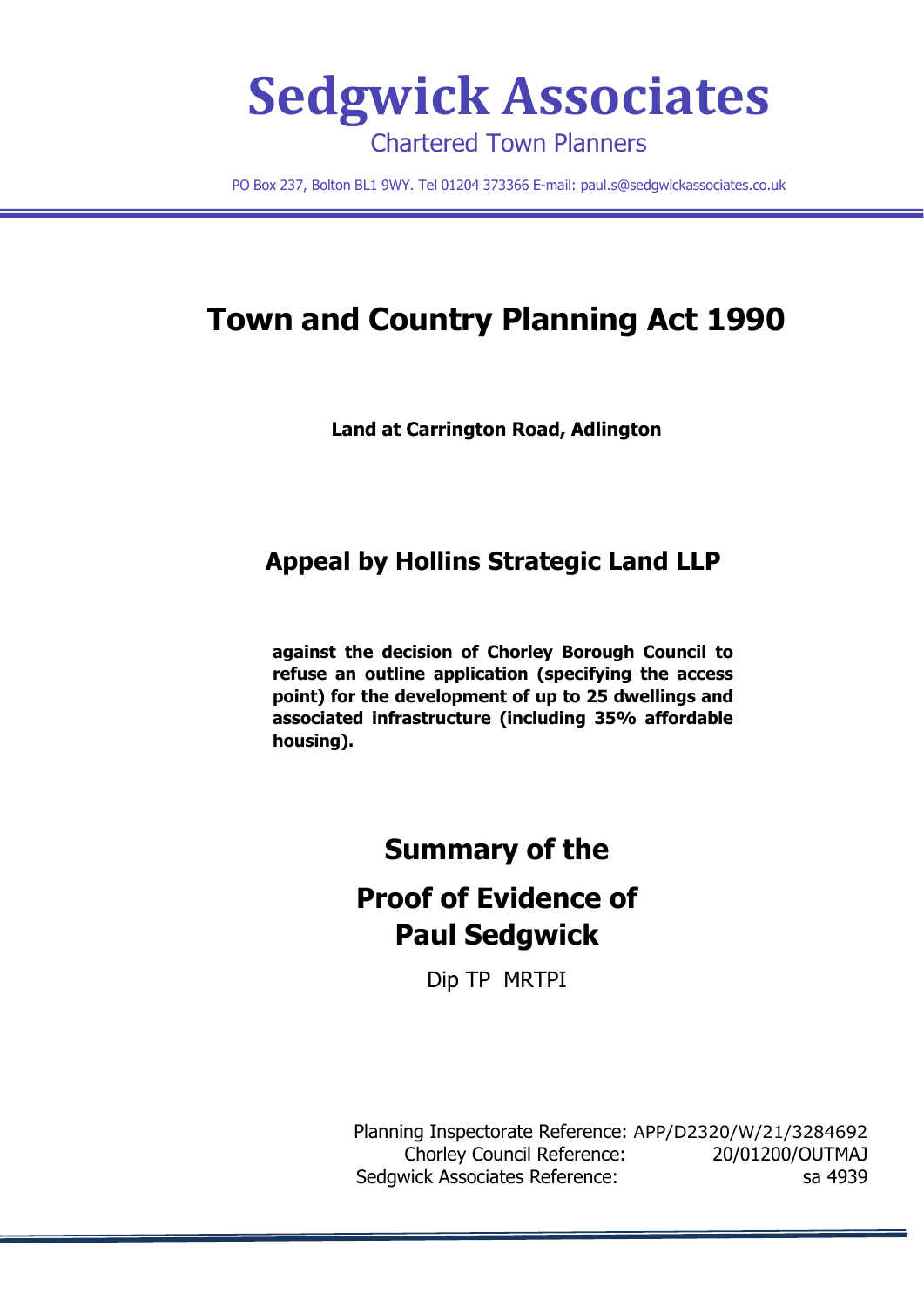# **1. INTRODUCTION**

- 1.1. I am Paul Kenneth Sedgwick. I confirm that the evidence that I give in this proof has been prepared in accordance with the guidance of the RTPI and I also confirm that the opinions expressed are my true and professional opinions.
- 1.2. The planning application was refused on 13/04/2021 for three reasons, but in its Statement of Case, the LPA has agreed to not pursue RFRs 2 and 3, and the concerns can be resolved by condition.
- 1.3. As this appeal is being heard at a conjoined public inquiry, the appellants have sought to provide joint evidence where possible. Accordingly, Mark Saunders, of NJL Consulting is giving evidence on housing land supply and the evidence of Chris Betteridge deals with planning policy matters relevant to both appeals. I rely on their evidence in coming to my conclusions on this appeal.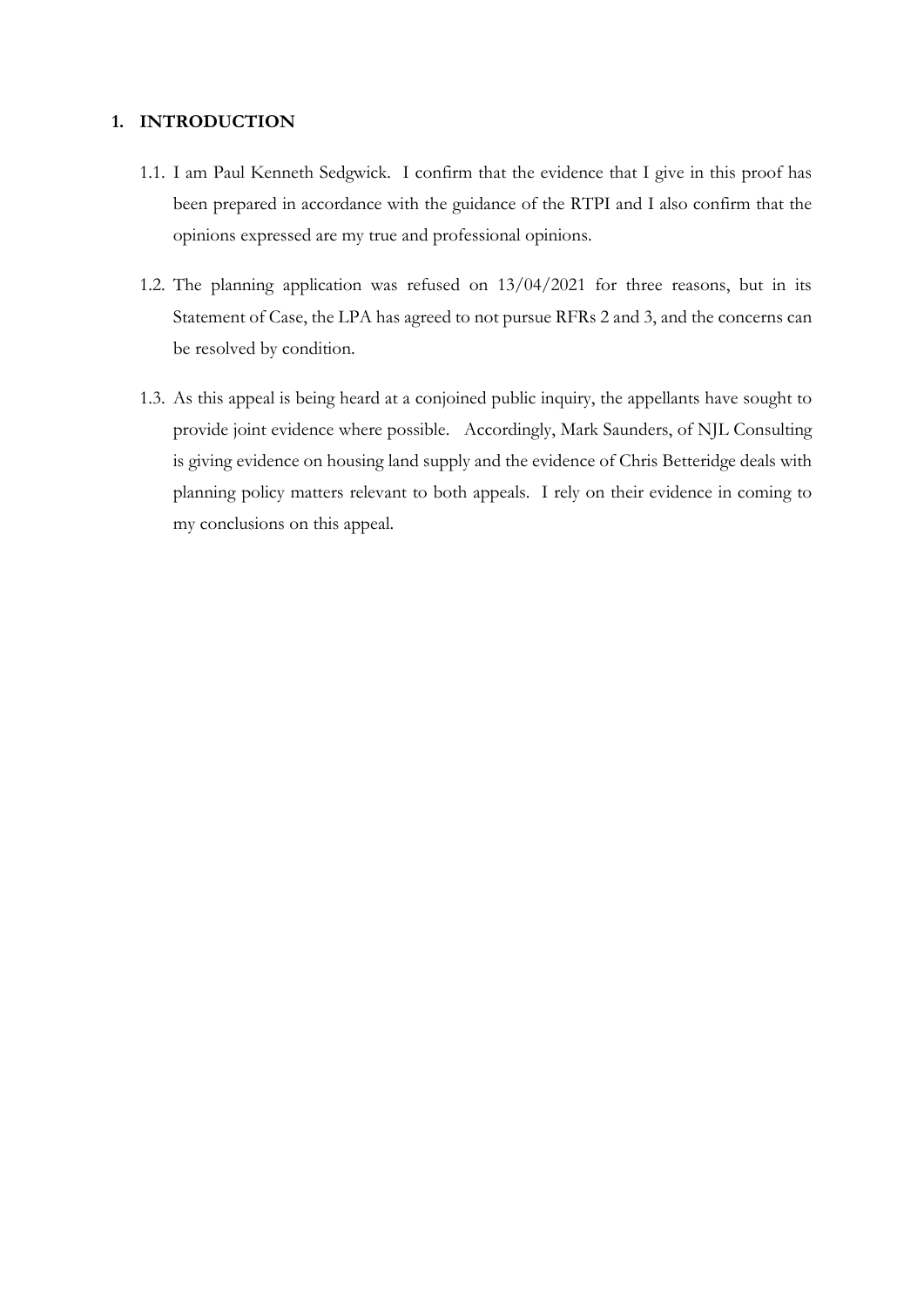# **2. THE APPLICATION PROPOSALS**

2.1. The description of development is:

*Outline application (specifying the access point) for the development of up to 25 dwellings and associated infrastructure (including 35% affordable housing).*

2.2. The reasons for refusing the application, and dismissing the previous appeal, were that the applicant failed to show that the Council's assertion of a 5-year housing land supply was incorrect and there was no reason to over-ride the restraint of Safeguarded Land Policy BNE3. There were no technical objections from statutory consultees and no sitespecific development impacts that the LPA considers unacceptable.

#### **Case Management**

2.3. It was agreed that joint evidence on housing requirement and land supply will be presented by Mr M Saunders and matters of policy interpretation will be dealt with by Mr C Betteridge. My evidence will focus on site specific matters and planning balance for Appeal A only.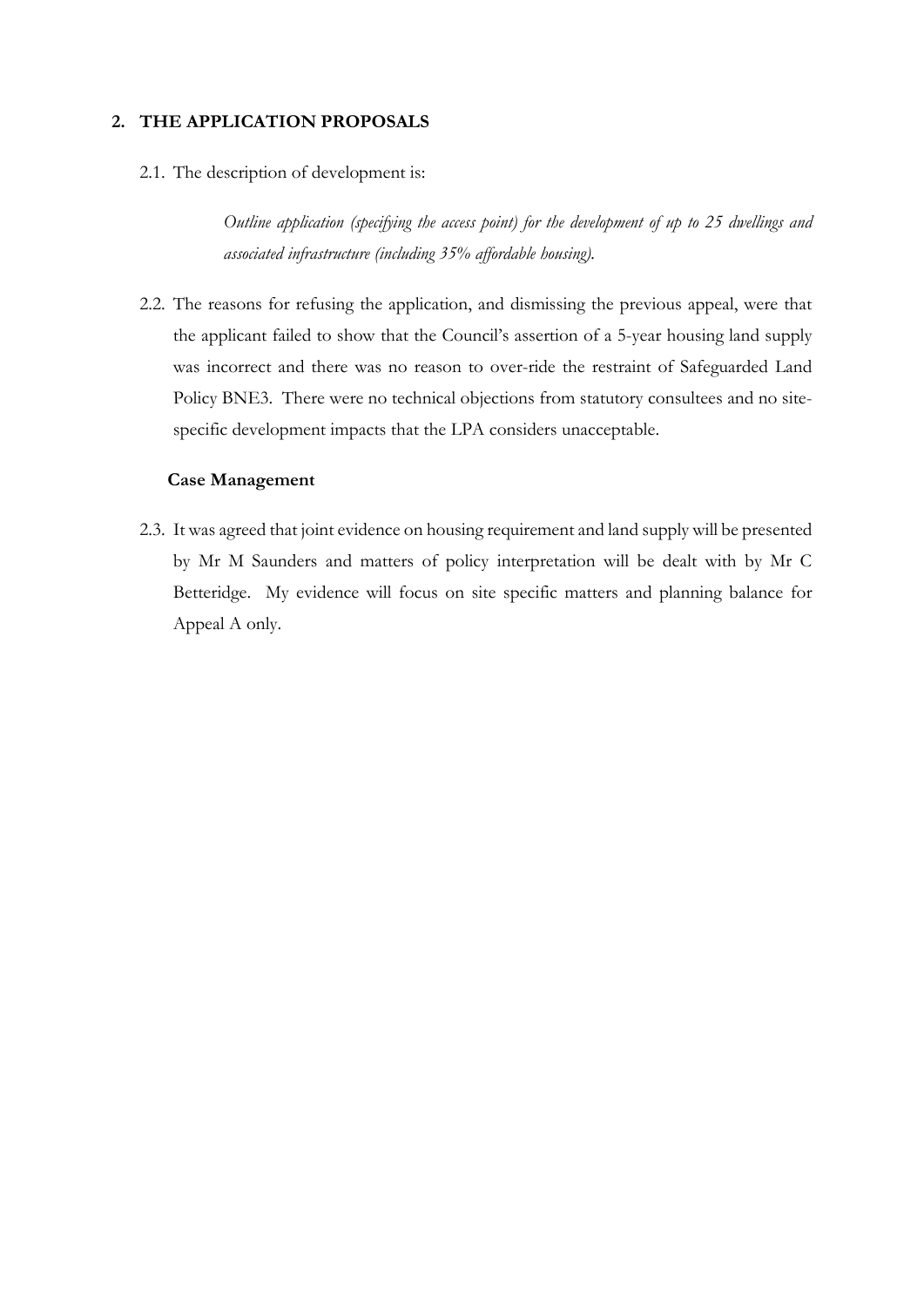# **3. THE APPEAL SITE AND ITS SETTING**

- 3.1. The application site is 0.85 ha in extent and forms part of a wider parcel of land designated as Safeguarded Land under Chorley Local Plan 2012 – 2026 policy BNE3 (BNE3.3 North of Bond's Lane, Adlington).
- 3.2. Vehicular access into the site is proposed along the existing Carrington Road, which is an adopted residential access road. Pedestrian and cycle access is also proposed from the southern corner of the site along Stonor Road.

### **Planning History**

3.3. The site has been subject to two previous outline applications for the same scale as the appeal site 17/00411/OUTMAJ, and 18/00863/OUTMAJ. This second application was appealed by means of written representations and was dismissed on 31/07/2019 as the appellant had not shown material considerations that outweighed the safeguarded land policy.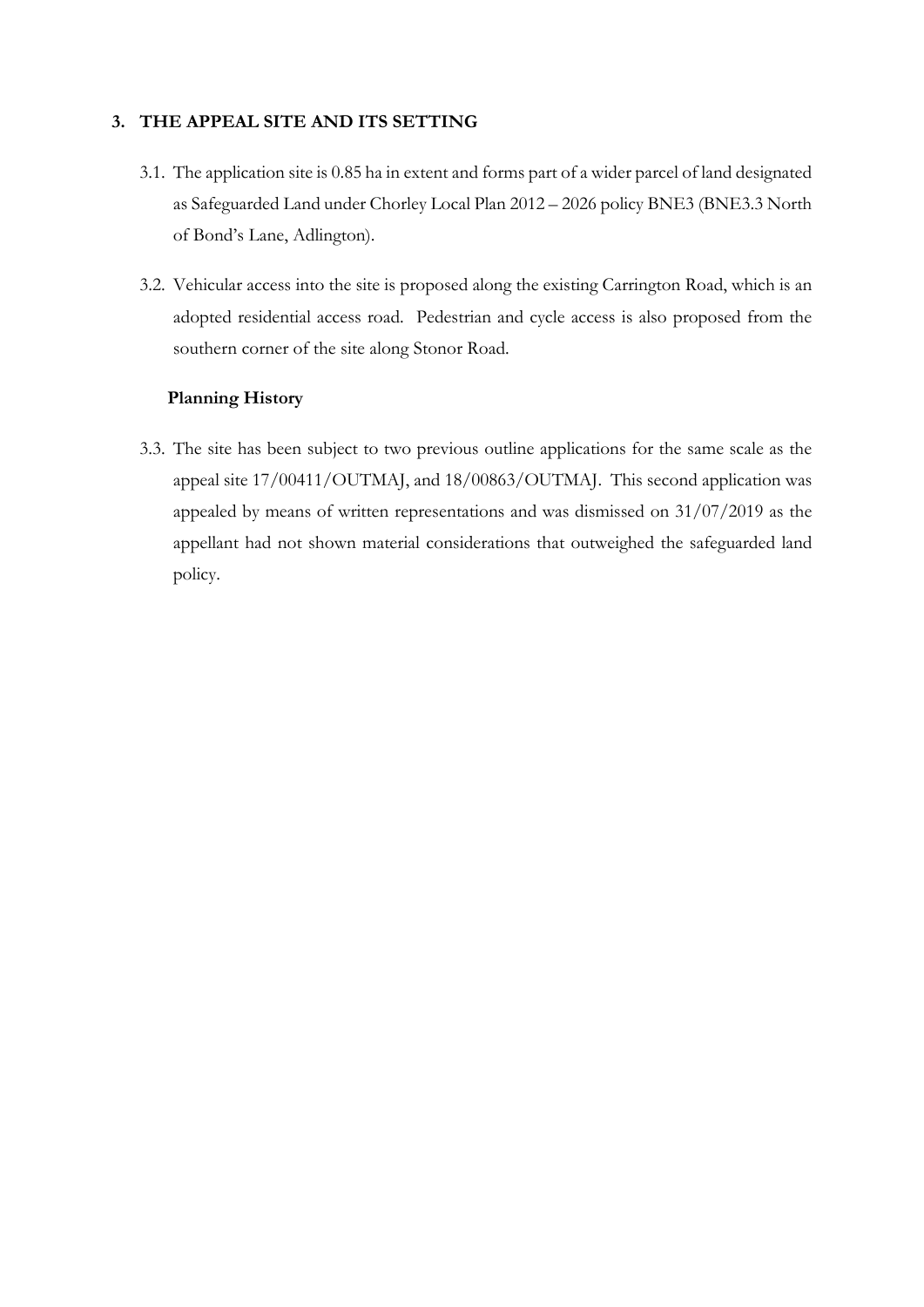# **4. RELEVANT PLANNING POLICIES**

- 4.1. The adopted Development Plan comprises:
	- The Central Lancashire Core Strategy (CS) which was adopted in July 2012 and covers the period 2010-2026.
	- Chorley Local Plan 2012-2026 (Site Allocations and Development Management Policies DPD), which was adopted in July
	- Joint Lancashire Minerals and Waste Local Plan
- 4.2. The weight to be attached to the policies that are most important for determining the application is discussed in the evidence of Mr Betteridge.
- 4.3. The three Central Lancashire Authorities are currently undertaking a review of the development plans for the area and are working towards the preparation of a Joint Local Plan for Central Lancashire to cover the period 2021 to 2036.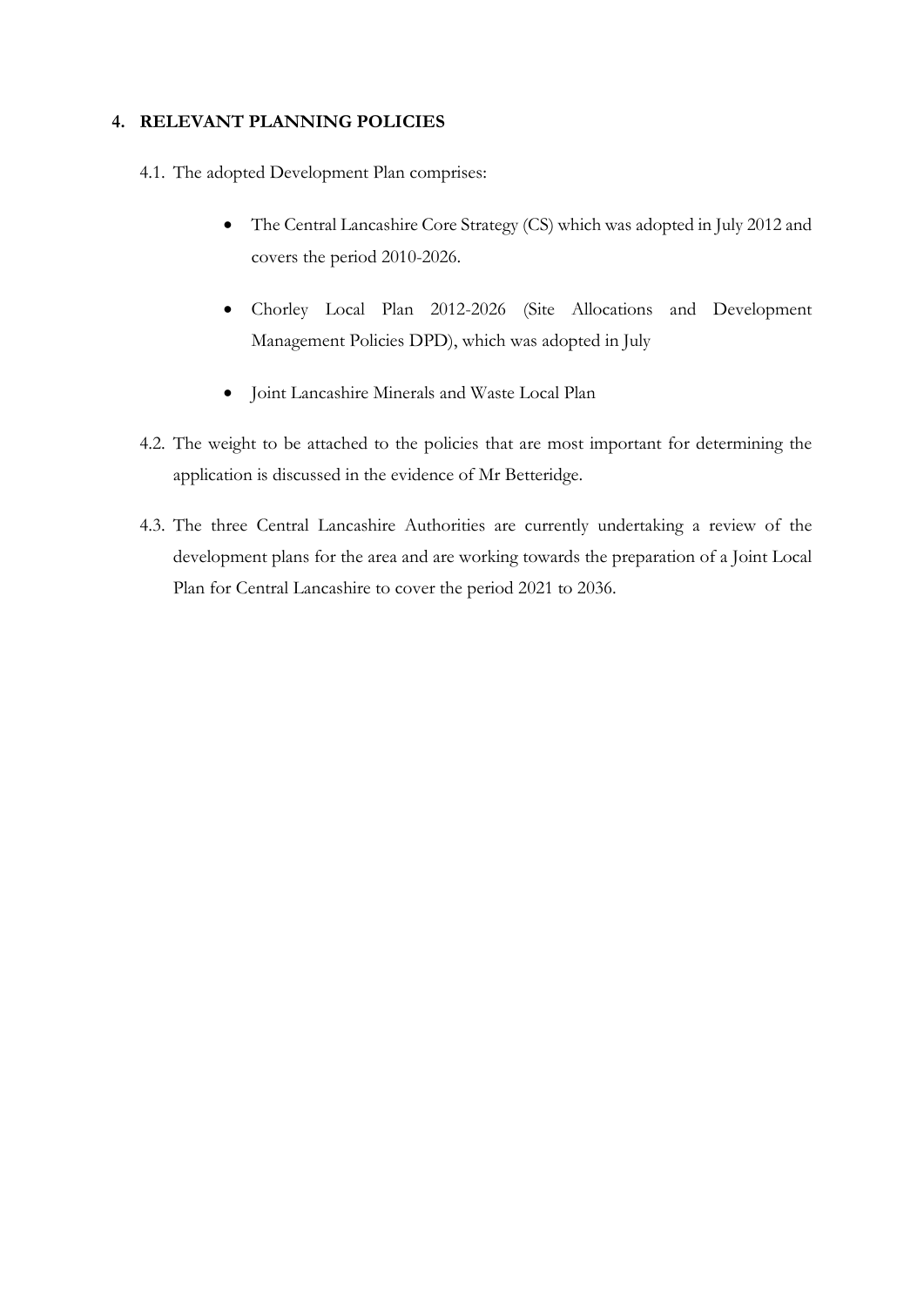#### **5. SUITABLE AND SUSTAINABLE LOCATION**

- 5.1. The adopted Local Plan identifies a settlement hierarchy within the borough which seeks to focus development in the urban areas of Chorley Town, Buckshaw Village and the Urban Local Service Centres in order to maximise access to services, facilities, employment and to help reduce the need to travel. Adlington is identified as an 'Urban Local Service Centres' and is, therefore, considered to be a sustainable and accessible location.
- 5.2. Adlington station is easily accessible on foot from the appeal site and offers access to employment and leisure destinations. There are also bus stops on Park Road, within 190m of the site and on Chorley Road, within 1,300m.
- 5.3. This planning application was supported by a suite of technical assessments and documentation allowing scrutiny through the application process. There are no technical objections to the application.

The proposed housing development is of a scale most suitable for build-out by and SME housebuilder and Hollins Homes has expressed a keen interest in the site.

5.4. My view, set out in detail ion the proof of evidence, is that the proposals represent sustainable development, are appropriate in principle and benefit from scrutiny and support.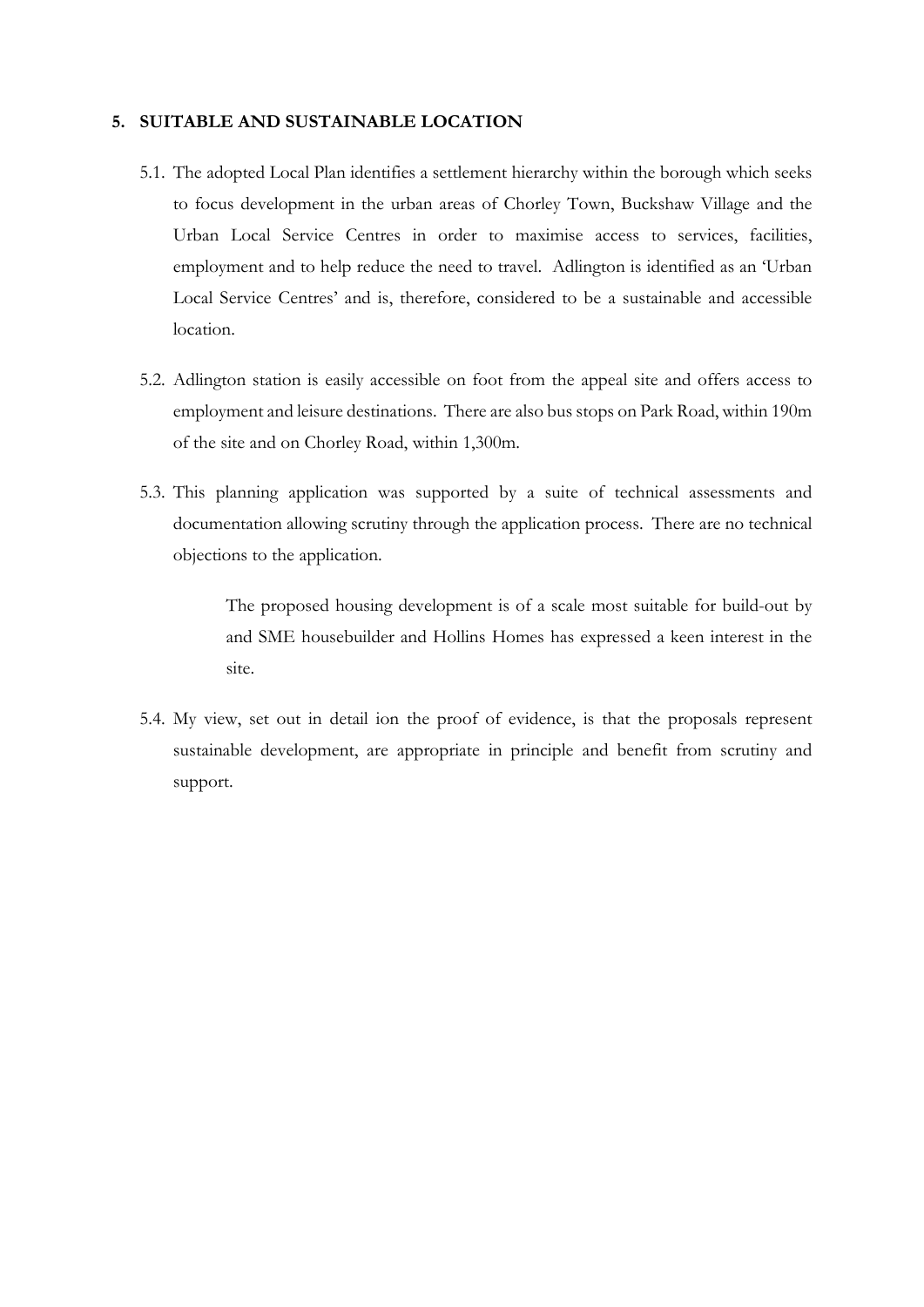#### **6. LOCAL HOUSING NEED AND HOUSING LAND SUPPLY**

- 6.1. The evidence provided by Mr Saunders on the housing requirement and the housing supply demonstrates that the Council can only demonstrate 2.4 years supply. On that basis, the tilted planning balance is engaged, and the appeal proposal is required now.
- 6.2. The Chorley Local Plan (2012-2026) allocated four sites in Adlington. In total, 288 dwellings were allocated and expected to be delivered. One site (HS1.26) was expected to deliver 31 dwellings but has been developed for employment uses, and another site (HS1.24) has a reduced number of homes being delivered. Development of the appeal site would compensate for these losses.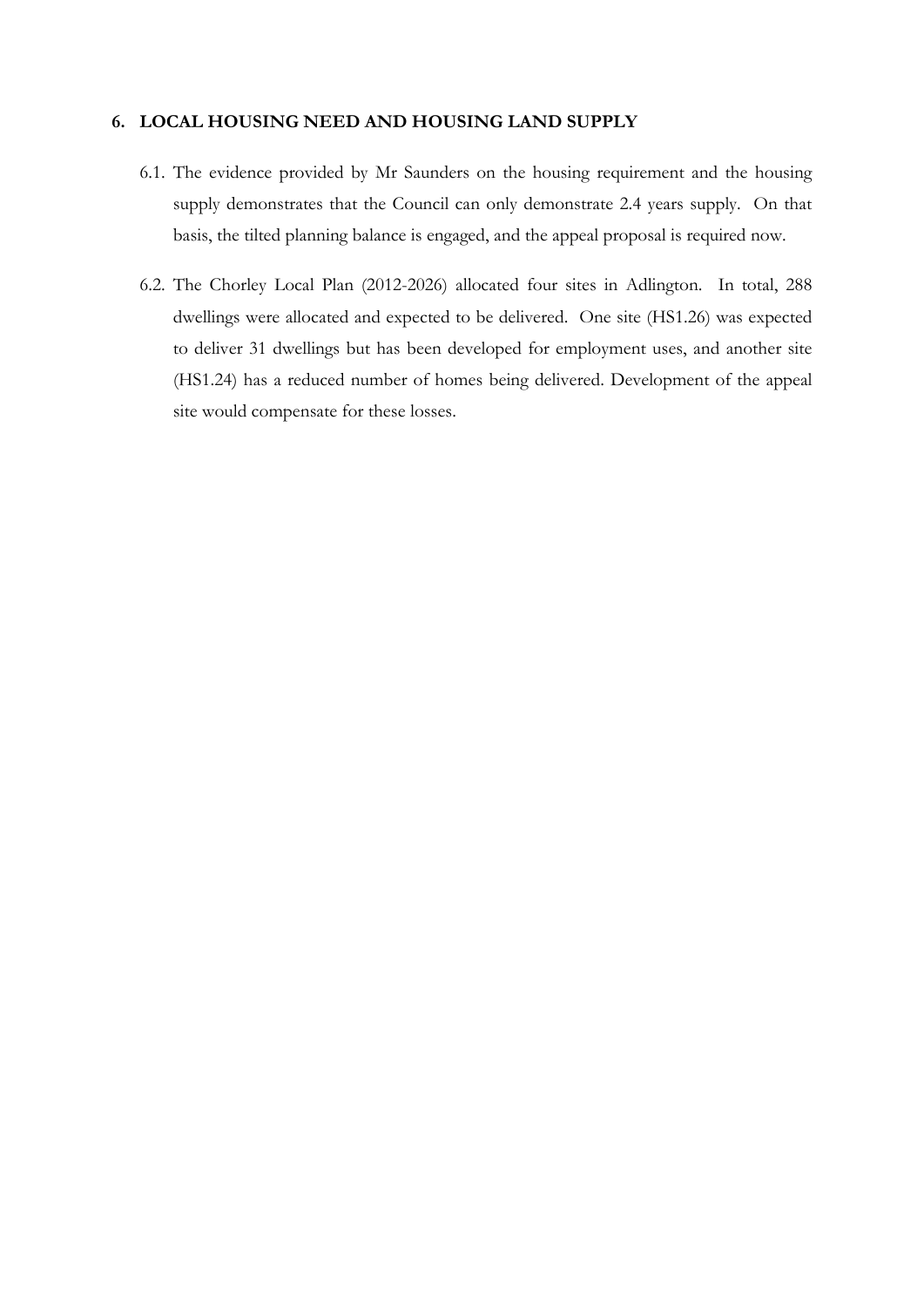### **7. DEVELOPMENT BENEFITS**

7.1. The appeal proposals will deliver demonstrable benefits which are to count in the favour of the appeal proposals within the planning balance. In summary:

# **Market Housing**

7.2. The Council's forward supply stands at 2.4 years based on the standard method calculation. Should Policy 4 be determined to still apply, with no allowance for 'oversupply', this shortfall would stand at 3.1 years. In either situation, the shortfall is significant. I consider from the evidence presenting by Mr Saunders, and my own experience, that housing land supply is likely to continue to diminish on an annual basis. This is emphasised by the continued delays in the emerging Local Plan and the Council's deliberate attempt to suppress their housing requirement to just a fifth of their actual requirement over the next five years

## **Affordable Housing**

- 7.3. Data provided by the Council indicates that a total of 1,535 (gross) affordable dwellings have been delivered in Chorley since 2009. However, this excludes Right to Buy sales which result in losses to the overall affordable provision.
- 7.4. To date the Council has achieved the net delivery of 1,415 affordable dwellings, an average of 129 net affordable dwellings per annum. This is equivalent to 23% of average completions, which falls well below the Core Strategy Policy 7 requirement of 30% to 35% provision.
- 7.5. House price paid data from HM Land Registry show that house prices have continued to worsen in Adlington. Affordability in Chorley is also markedly higher than the North West region. Affordable housing delivery in Adlington, an Urban Local Service Centre, has also been suffering, with four of the past nine years delivering no affordable housing.
- 7.6. Chorley seems to acknowledge the issue of affordability in the latest Annual Monitoring Report. The Council's own evidence confirms they will be unable to meet need with delivery of only 369 affordable homes (76 dpa) in the next five years – equating to 25% of the Council's suggested deliverable supply.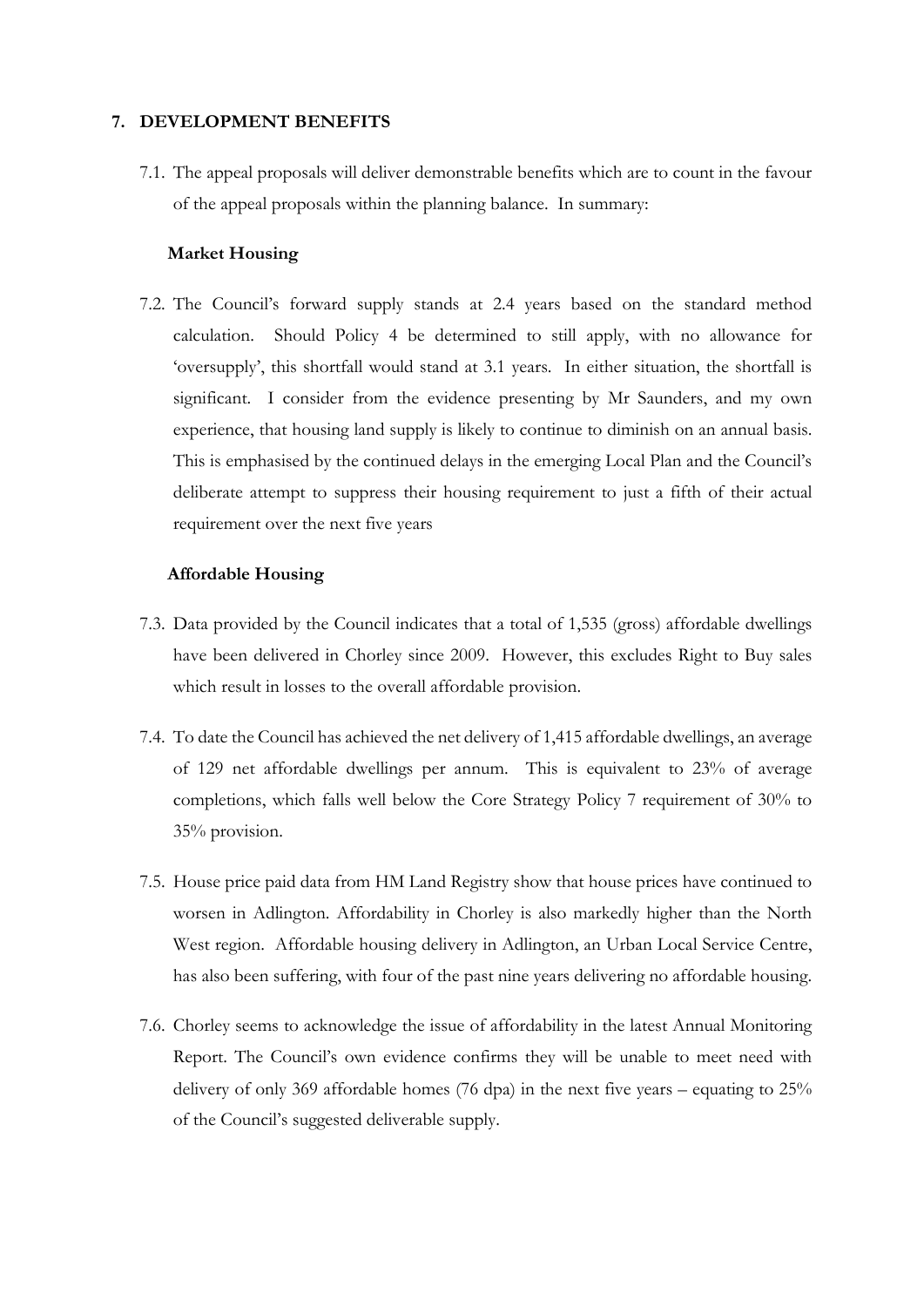- 7.7. Contextually, the Inspector at Pear Tree Lane, put the acuteness of need into sharp focus, and clearly found the Council's proposition of a 278dpa under MOU2 would further undermine the affordability issue within the Borough and fail to properly meet needs. Less than 18 months since that decision, the Council is now promoting a housing supply requirement that has been reduced by a further 60% to only 109 dpa, which is just one fifth of the local housing need figure calculated under the standard method.
- 7.8. This existing shortfall in affordable housing will only worsen under the Council's proposition with no evidence being presented as to how the significant shortfall and identified needs will be addressed.
- 7.9. I therefore attach very significant weight to the provision of 9 affordable dwellings in this case, irrespective of whether the tilted balance is engaged or not.

## **Provision of on-site Open Space**

- 7.10. The appeal proposals can provide up to  $1260m^2$  of public open space equating to c.15% of the site coverage. This includes the provision of a SUDs and biodiversity enhancements proposed within the northern area of the site, as well as opportunities for incidental open space and planting across the site.
- 7.11. This scale of on-site provision is set against a minimum policy requirement of 456m2 representing a c.276% over-provision above that required by Policy HS4A of the CLP. I give the provision of open space significant weight in the planning balance.

#### **Biodiversity Enhancement**

- 7.12. Policy BNE9 of the CLP relates to Biodiversity and Nature Conservation. Whilst the site is greenfield, it has limited value in ecological terms as assessed by the consultant ecologists. It does however have assets which could be enhanced in conjunction with other works to contribute towards achieving a biodiversity net gain
- 7.13. In this context, I believe the accruable benefits to biodiversity exceed the requirements of Policy BNE9 and can be attributed moderate weight in favour of the appeal proposals.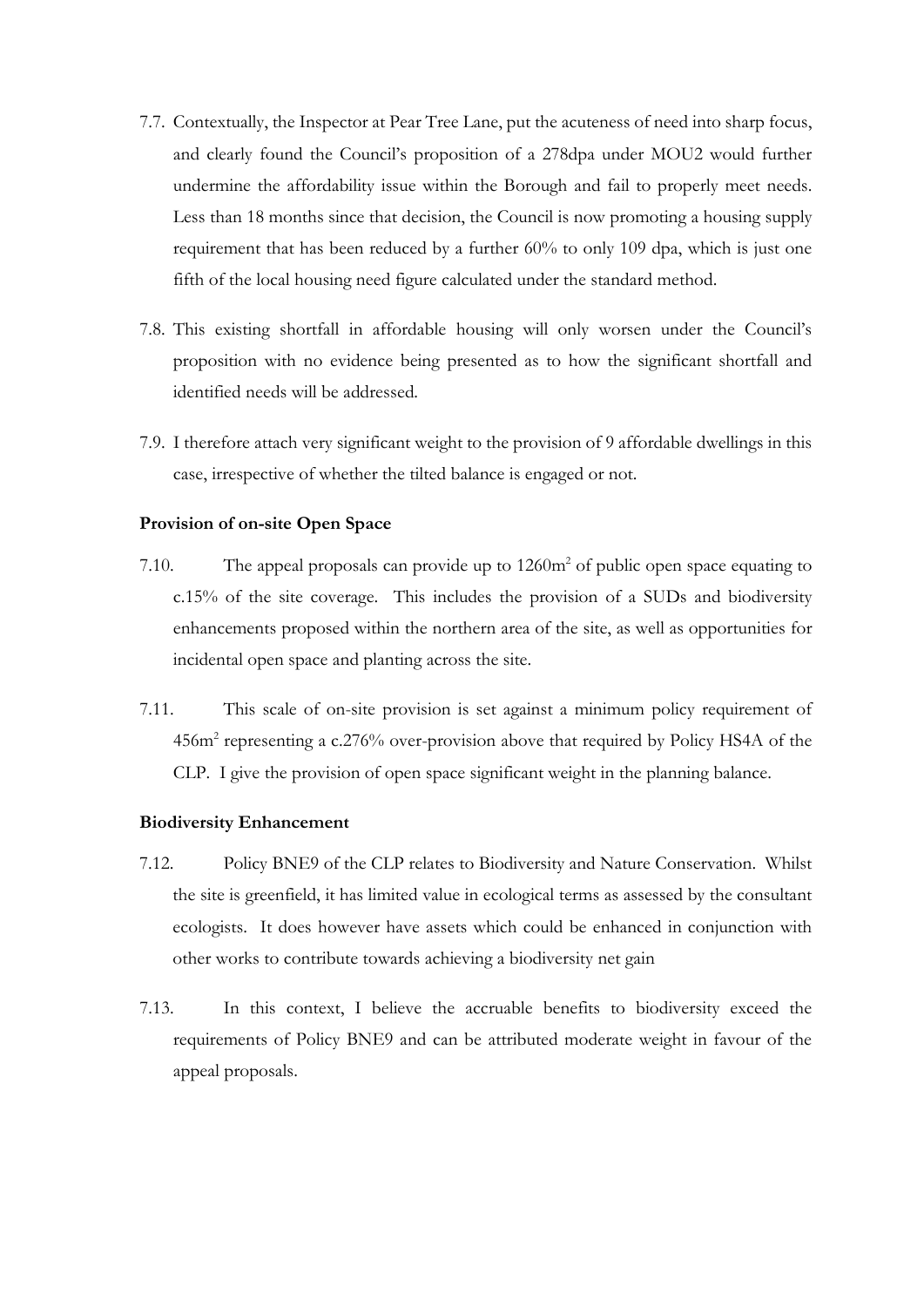#### **Socio Economic Benefits**

- 7.14. Paragraph 81 of the Framework states that significant weight should be placed on the need to support economic growth through the planning system.
- 7.15. I have summarised the estimated benefits of the scheme through the construction phase, using the HBF Housing Calculator. Applying the  $\overline{f}$  for average weekly spend figure to the 25 dwellings and translating this into an annual figure, the proposed development could generate annual household expenditure of  $f$ 689,000 per annum.

## **Providing Connectively to the Wider BNE3.3 site**

- 7.16. It was part of the Council's reasons for refusal that the development of the appeal site in isolation from "*the wider site allocation*" would lead to a "*piecemeal approach to development*". It is unclear what the Council means by the "wider site allocation" given that the appeal site and BNE3.3 is not currently a housing allocation. Notwithstanding that, I consider the delivery of the appeal site would not have prevented the remaining land within BNE3.3 coming forward in the future, and in any event, this is resolved by our offer of providing an adoptable access through the appeal site to connect to the remaining BNE3.3 area.
- 7.17. In this context, the appeal site would facilitate the delivery and practical reality of delivering all the safeguarded area for housing. I give positive weight in the planning balance to this.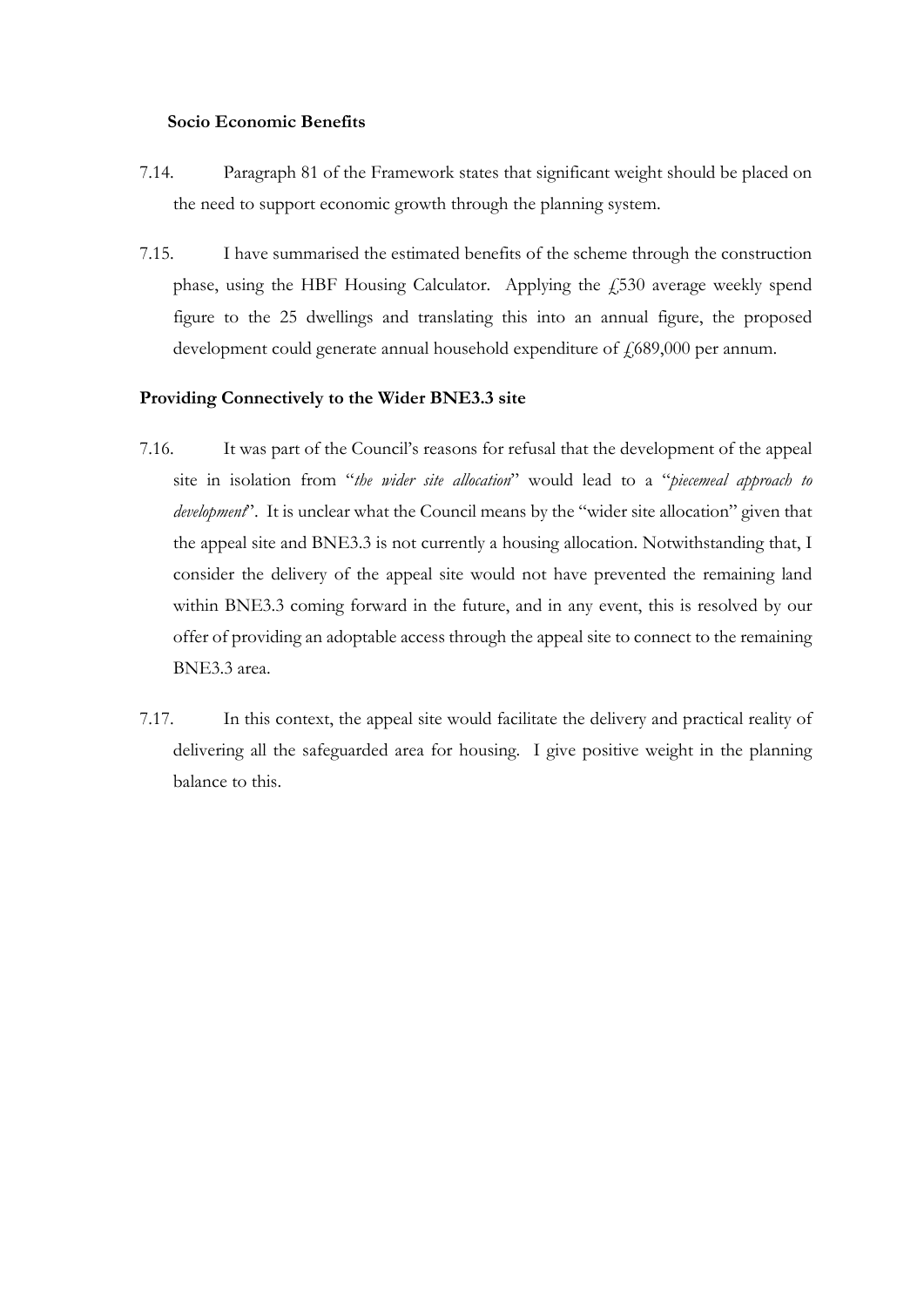#### **8. THIRD PARTY CONCERNS**

- 8.1. There have been objections from local residents to the application and to the appeal proposals, and from the town council, ward councillors and Adlington Primary School.
- 8.2. The main topic of neighbour concern is traffic generation, with some 30 objections. There is no evidence that the policy threshold for refusal set in NPPF would be met and local highway authority considers that the smooth operation of the highway is unlikely to be affected by the appeal proposals.
- 8.3. Concern is expressed at the poor bus and rail services available in the area. Having a station so close to a proposed development is unusual and is a substantial sustainability benefit for the area, and additional patronage would be beneficial.
- 8.4. The facilities available within this part of Adlington are the subject of a number of representations. I have set out in my evidence the wide range of services in Adlington that are easily accessible on foot and cycle from the site and new development will increase potential trade to the benefit of the centre.
- 8.5. Another topic of concern it that existing facilities, such as GP practices and schools are already over-stretched. There is no evidence of this, save for LCC requiring 4 secondary school places to be funded..
- 8.6. My conclusion on the third-party representations is that they do not weigh against the development.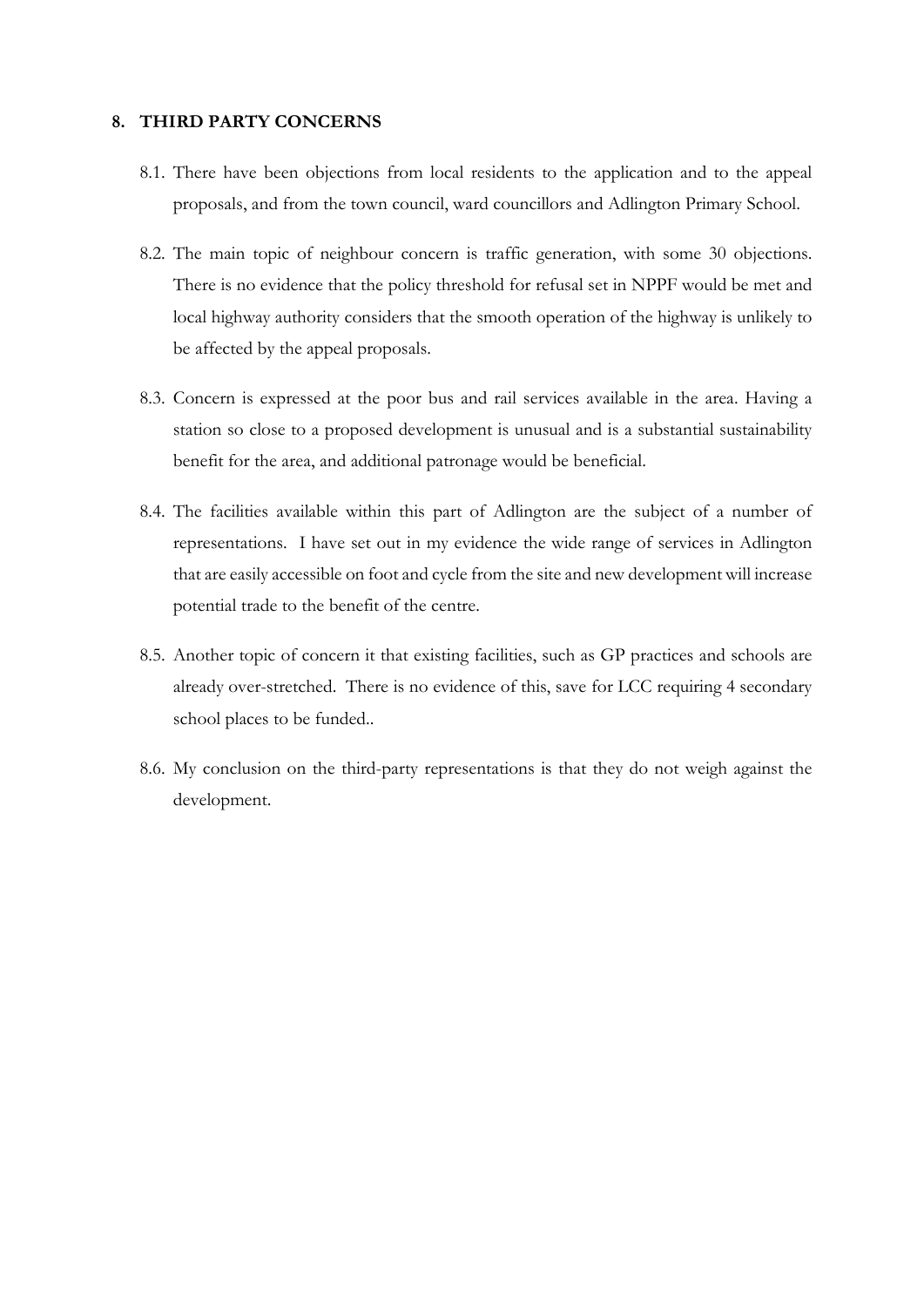### **9. PLANNING BALANCE ASSESSMENT**

#### **Engaging the 'tilted balance'**

9.1. The evidence of Mr Betteridge and Mr Saunders shows that the 'tilted balance' is engaged, and I show that there are no adverse impacts of development at Carrington Road such as to outweigh the presumption in favour of development. Rather, there are substantial benefits that would arise from the development and the weight to be attributed to each of these are summarised in the table below against the Council's own assessment:

| <b>Positive Benefits</b> | Appellant        | <b>Council (Officer</b> | Council (SoC) |
|--------------------------|------------------|-------------------------|---------------|
|                          |                  | Report)                 |               |
| Market homes             | Significant      | None                    | Limited       |
| Affordable homes         | Very Significant | None                    | Significant   |
| Open space               | Significant      | Moderate                | None          |
| Biodiversity net         | Moderate         | None                    | None          |
| gain                     |                  |                         |               |
| Economic                 | Moderate         | Little                  | Moderate      |
| benefits                 |                  | weight/Moderate         |               |
| Connectivity to          | Moderate         | None                    | None          |
| wider BNE3.3             |                  |                         |               |

9.2. My conclusion is that the appeal proposals present a situation where there is no development harm or material adverse impact. The sole issue is temporal. This should be considered against the backdrop of the Council's diminishing housing land supply which has shrunk noticeably even in the space of 18 months since the Pear Tree Lane inquiry.

# **Assessment of Benefits under a 'Flat Balance' Scenario**

9.3. Should the Inspector disagree with me and find that Policy 4 and BNE3 are up to date and that the Council can demonstrate a five-year housing land supply then I accept that the tilted balance is not engaged and the planning balance to be determined in a 'flat balance scenario'.